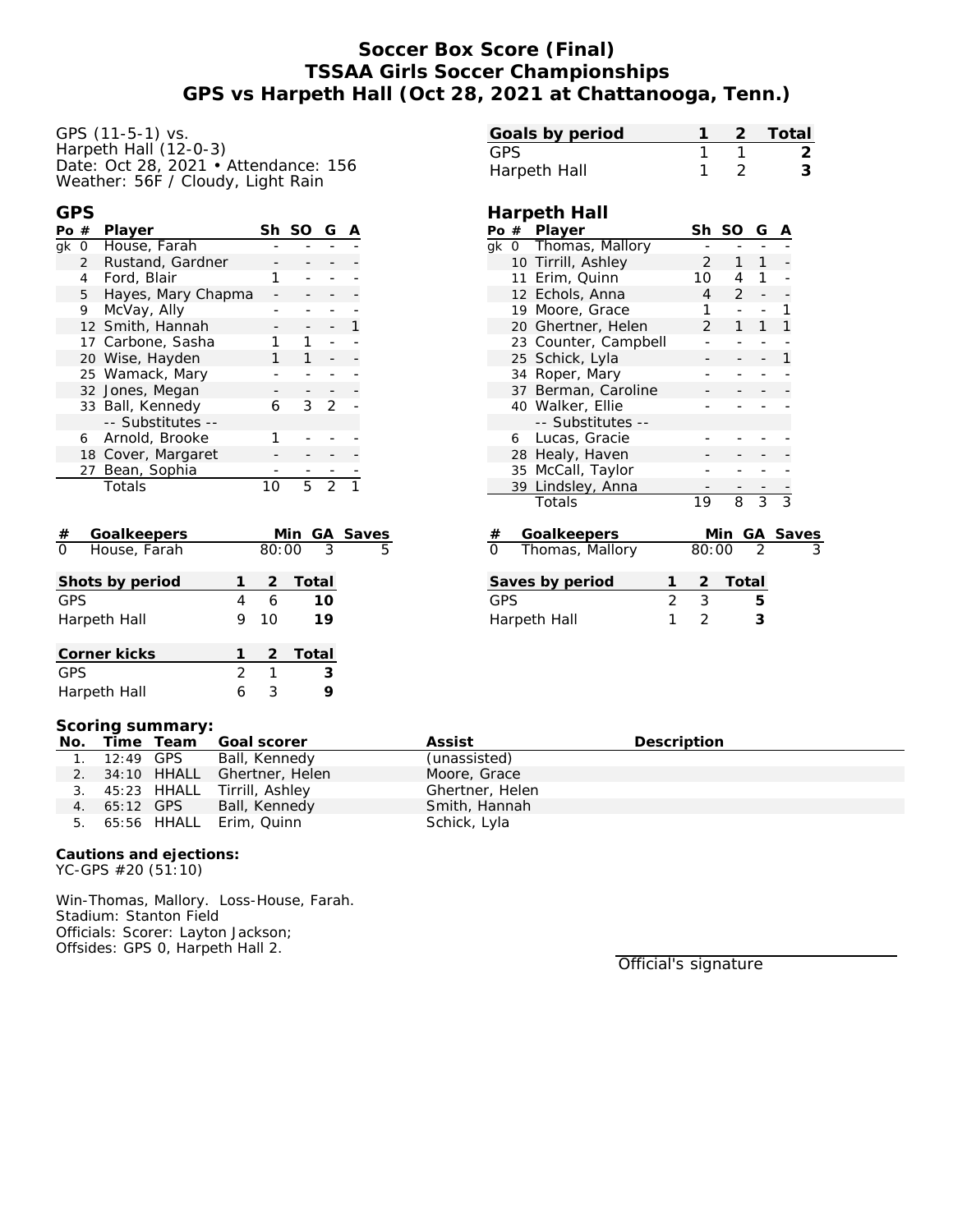## **Play-by-Play Summary (1st period) GPS vs Harpeth Hall (Oct 28, 2021 at Chattanooga, Tenn.)**

**GPS Starters:**

- GK 0 House, Farah
	- 2 Rustand, Gardner
	- 33 Ball, Kennedy
	- 17 Carbone, Sasha
	- 4 Ford, Blair
	- 5 Hayes, Mary Chapman
	- 32 Jones, Megan
	- 9 McVay, Ally
	- 20 Wise, Hayden
	- 25 Wamack, Mary
	- 12 Smith, Hannah
- 00:00 House, Farah at goalie for GPS.
- 00:00 Thomas, Mallory at goalie for Harpeth Hall.
- 00:56 Offside against Harpeth Hall.
- 01:03 Shot by HHALL Echols, Anna WIDE RIGHT. Foul on Harpeth Hall.
- 06:52 Corner kick by HHALL [06:52].
- 07:25 Corner kick by HHALL [07:25].
- 07:35 Shot by HHALL Moore, Grace WIDE.
- 09:31 Shot by HHALL Erim, Quinn HIGH.
- 11:04 Corner kick by GPS [11:04].
- 11:11 Shot by GPS Ball, Kennedy WIDE LEFT.
- 11:48 Shot by HHALL Erim, Quinn, SAVE House, Farah.
- 11:56 HHALL substitution: McCall, Taylor for Roper, Mary.
- 12:49 GOAL by GPS Ball, Kennedy (FIRST GOAL).

### **GPS 1, HARPETH HALL 0**

- \*
- 14:01 Corner kick by GPS [14:01].
- 16:35 GPS substitution: Cover, Margaret for Wise, Hayden. Foul on Harpeth Hall.
- 20:50 Corner kick by HHALL [20:50].
- 23:08 GPS substitution: Bean, Sophia for Hayes, Mary Chapman. Foul on GPS.
- 24:07 Shot by HHALL Erim, Quinn WIDE RIGHT.
- 24:30 GPS substitution: Wise, Hayden for Carbone, Sasha.
- 25:06 Offside against Harpeth Hall.
- 25:25 Shot by HHALL Erim, Quinn WIDE RIGHT.
- 25:29 GPS substitution: Carbone, Sasha for Smith, Hannah.
- 26:24 Corner kick by HHALL [26:24].
- 27:19 Shot by HHALL Erim, Quinn, SAVE House, Farah.
- 28:11 HHALL substitution: Lucas, Gracie for Ghertner, Helen.
- 28:11 GPS substitution: Arnold, Brooke for Cover, Margaret. Foul on GPS.
- 30:58 HHALL substitution: Echols, Anna for Erim, Quinn. Foul on Harpeth Hall.
- 33:47 Corner kick by HHALL [33:47].
- 33:48 Shot by HHALL Ghertner, Helen WIDE.
- 34:05 Corner kick by HHALL [34:05].
- 34:10 GOAL by HHALL Ghertner, Helen, Assist by Moore, Grace.

**GPS 1, HARPETH HALL 1**

### **Harpeth Hall Starters:**

- GK 0 Thomas, Mallory
	- 10 Tirrill, Ashley
		- 11 Erim, Quinn
		- 12 Echols, Anna
		- 19 Moore, Grace
		- 20 Ghertner, Helen
		- 23 Counter, Campbell
		- 25 Schick, Lyla
		- 34 Roper, Mary
		- 37 Berman, Caroline
			- 40 Walker, Ellie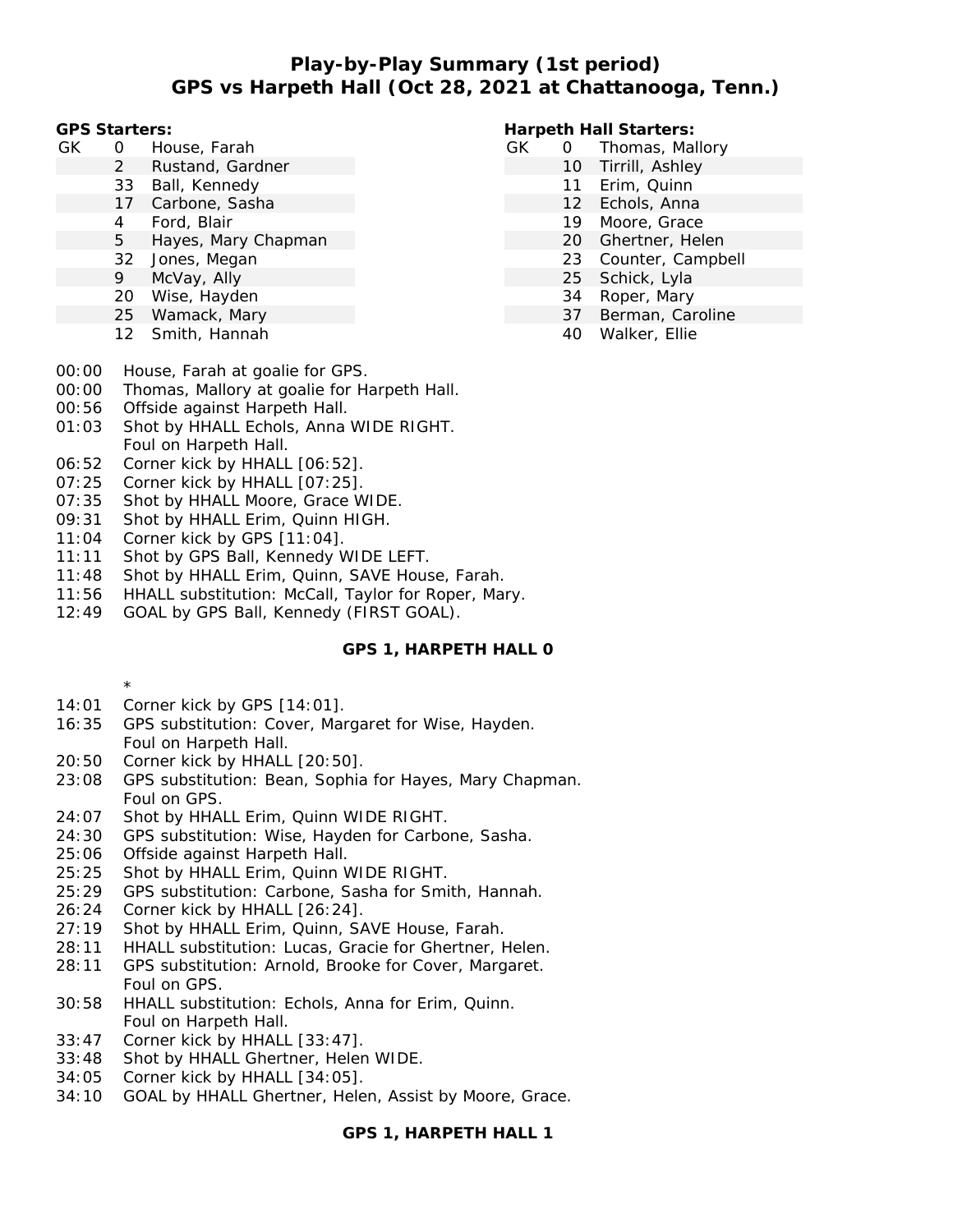# **Play-by-Play Summary (1st period) GPS vs Harpeth Hall (Oct 28, 2021 at Chattanooga, Tenn.)**

\*

Foul on Harpeth Hall. Foul on Harpeth Hall.

- 36:25 Shot by GPS Ball, Kennedy, SAVE Thomas, Mallory.
- 36:30 Shot by GPS Arnold, Brooke WIDE LEFT.
- Foul on Harpeth Hall.
- 40:00 End of period [40:00].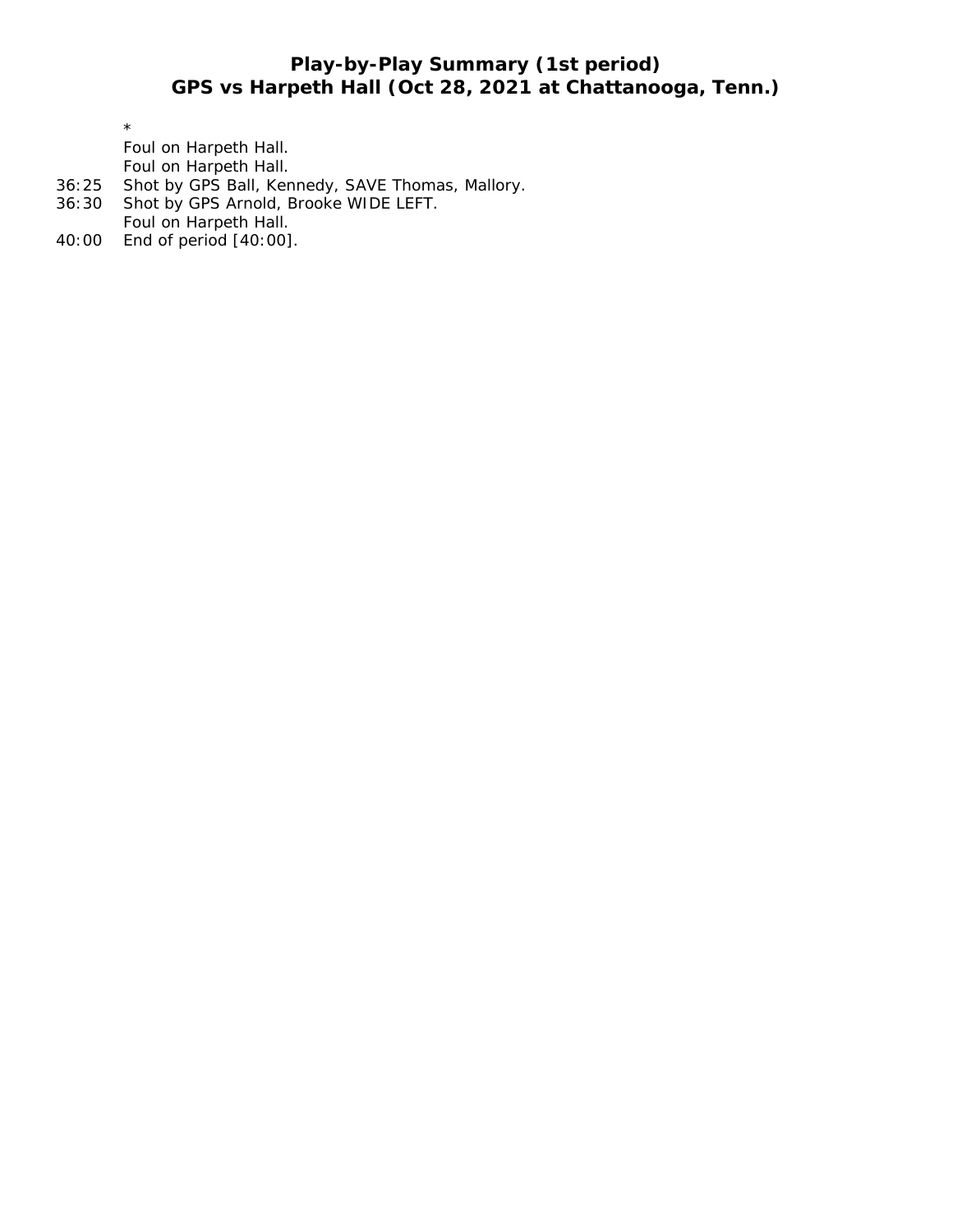## **Play-by-Play Summary (2nd period) GPS vs Harpeth Hall (Oct 28, 2021 at Chattanooga, Tenn.)**

- 40:00 Start of 2nd period [40:00].
- 40:00 For GPS: #0 House, Farah, #2 Rustand, Gardner, #4 Ford, Blair, #5 Hayes, Mary Chapman, #9 McVay, Ally, #12 Smith, Hannah, #17 Carbone, Sasha, #20 Wise, Hayden, #25 Wamack, Mary, #32 Jones, Megan, #33 Ball, Kennedy.
- 40:00 For HHALL: #0 Thomas, Mallory, #10 Tirrill, Ashley, #11 Erim, Quinn, #12 Echols, Anna, #19 Moore, Grace, #20 Ghertner, Helen, #23 Counter, Campbell, #25 Schick, Lyla, #34 Roper, Mary, #37 Berman, Caroline, #40 Walker, Ellie. Foul on Harpeth Hall.
- 44:20 Shot by HHALL Echols, Anna WIDE LEFT. Foul on GPS.
- 45:23 GOAL by HHALL Tirrill, Ashley, Assist by Ghertner, Helen.

#### **GPS 1, HARPETH HALL 2**

- \*
- Foul on GPS.
- 48:35 Shot by HHALL Erim, Quinn, SAVE House, Farah. Foul on GPS.
- 51:10 Yellow card on GPS Wise, Hayden.
- 51:10 GPS substitution: Cover, Margaret for Wise, Hayden. Foul on Harpeth Hall. Foul on GPS.
- 54:48 Shot by GPS Ball, Kennedy HIGH.
- 56:37 Corner kick by HHALL [56:37].
- 56:48 Shot by HHALL Echols, Anna, SAVE House, Farah.
- 57:17 GPS substitution: Bean, Sophia for Hayes, Mary Chapman.
- 57:17 For GPS: #4 Ford, Blair, #20 Wise, Hayden, #33 Ball, Kennedy, #27 Bean, Sophia, #2 Rustand, Gardner, #0 House, Farah, #12 Smith, Hannah, #32 Jones, Megan, #17 Carbone, Sasha, #9 McVay, Ally, #25 Wamack, Mary. Corner kick by HHALL.
- 61:21 Shot by HHALL Erim, Quinn WIDE RIGHT. Foul on Harpeth Hall.
- 62:44 Shot by HHALL Erim, Quinn WIDE RIGHT.
- 62:44 For HHALL: #0 Thomas, Mallory, #19 Moore, Grace, #11 Erim, Quinn, #39 Lindsley, Anna, #11 Erim, Quinn, #28 Healy, Haven, #20 Ghertner, Helen, #37 Berman, Caroline, #40 Walker, Ellie, #10 Tirrill, Ashley, #25 Schick, Lyla. Foul on Harpeth Hall.
- 65:12 Header GOAL by GPS Ball, Kennedy, Assist by Smith, Hannah.

### **GPS 2, HARPETH HALL 2**

65:56 GOAL by HHALL Erim, Quinn, Assist by Schick, Lyla.

### **GPS 2, HARPETH HALL 3**

67:19 Corner kick by HHALL [67:19].

\*

\*

- 67:36 Shot by HHALL Tirrill, Ashley WIDE.
- 69:30 Shot by GPS Wise, Hayden, SAVE Thomas, Mallory.
- 69:36 Shot by GPS Carbone, Sasha, SAVE Thomas, Mallory.
- 70:54 Shot by HHALL Echols, Anna, SAVE House, Farah. Foul on GPS.
- 74:07 Header Shot by HHALL Erim, Quinn WIDE. Foul on Harpeth Hall.